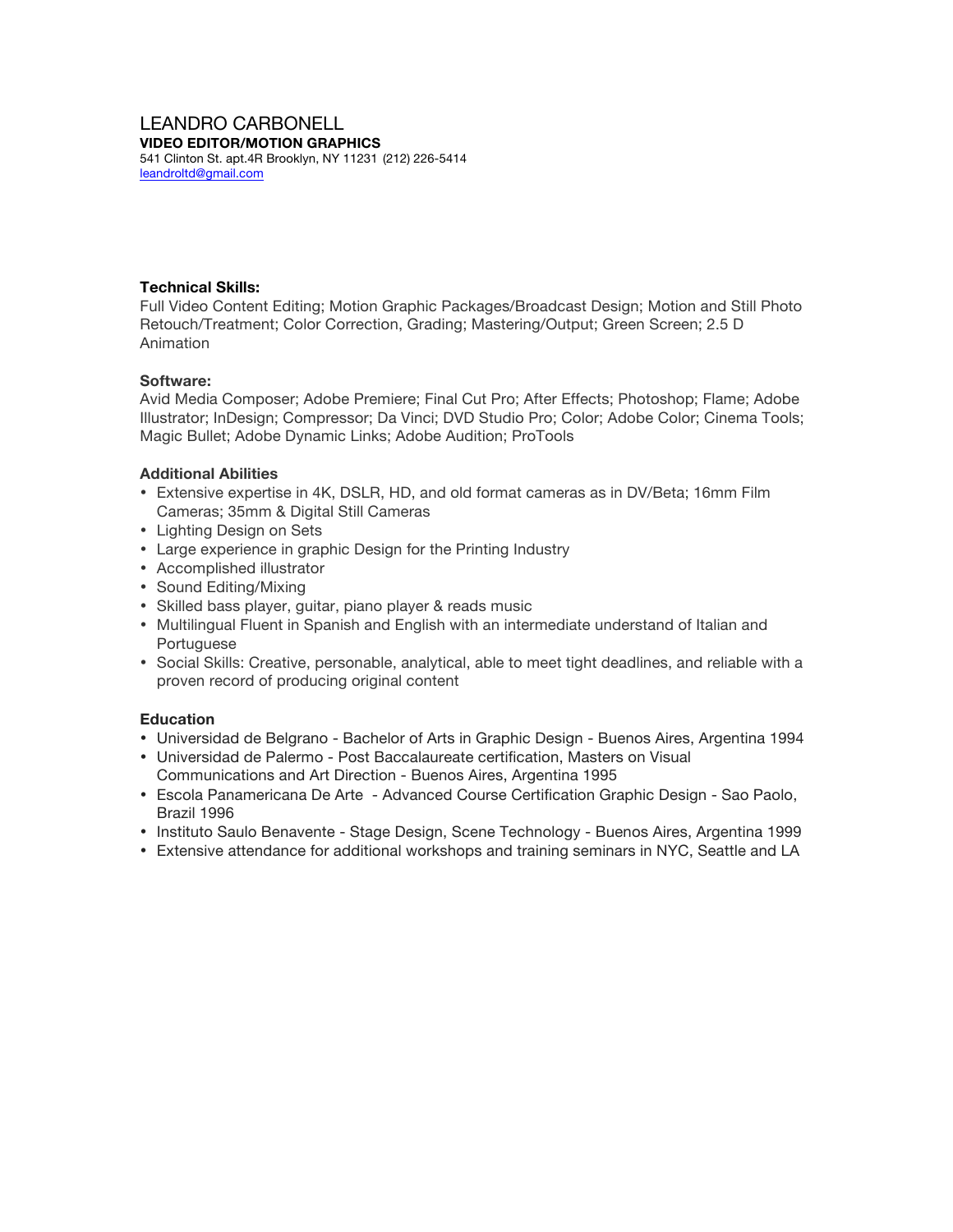## **Professional Experience**

2014 to present

*Fountainhead Transmedia* - NYC

Senior Editor and Motion Graphics Designer

Edited (and Designed Graphic Motion packages) corporate, marketing and training media projects for finance sector, in-house technology innovations and corporate communications groups

Clients:

• American Express, Capital One, Canon, Mark Randolph, Reali, Paralell M Tasks include:

- Full Content Editing and in charge of all Post Production aspects.
- Designed Graphic Motion packages
- GreenScreen, Color Correction, Mastering, final delivery formats.
- Collaborated with clients' executives and art directors for completion
- Sound Editing

Drove budget, spec, and procurement for new servers, reducing render time by 20% and increasing team throughput by 30%.

#### 2013

#### *SnipMe TV* - NYC

Post-Production Supervisor for its News Segments

Video editor, livestream, broadcast design, greenscreen

Designed Motion Graphics for cell phone apps

Directed and Produced 3 pitch reels that brought in capital for new business

Designed Motion Graphic mockups and animated prototypes to communicate with Product Engineers.

#### 2012

#### *NBC Telemundo* - NYC

Full season (13 episodes) Post-Production Supervisor for "A Tu Salud"

TV magazine for the Hispanic community broadcasted on Telemundo 2012 seen by 11 million people.

Responsible for the completed, packaged visual content of the program, while working with a team of writers, directors and executive producers.

#### 2005-2011

# *West London Garcia* - NYC

Editor/Motion Graphics/Post-Production Supervisor

Clients include: Bravo Group, Sibouney, TeleMundo, MTVLatino, Galavision, Equavisa, and Mundos

Edited 3 pilot programs, and created 60 television promos for on-air coverage in 3 markets Edited (and Designed Graphic Motion packages) corporate, marketing and training media projects, post-produced 8 long-form research documentaries, 22 video-ethnographies for clients including, PepsiCo, American Movie Co, Columbia University, Vidal Partnership, Wing Latino, Meredith Publishing, Rapp Collins, Conill, Young&Rubicam, Accenture.

#### 2004

#### *The Insight Works* - NYC

Editor/Motion Graphics/Post-Production Supervisor

Post-produced long-form research documentaries, video-ethnographies and Edited corporate/marketing media projects for clients including, PepsiCo, Johnson&Johnson, Unilever.